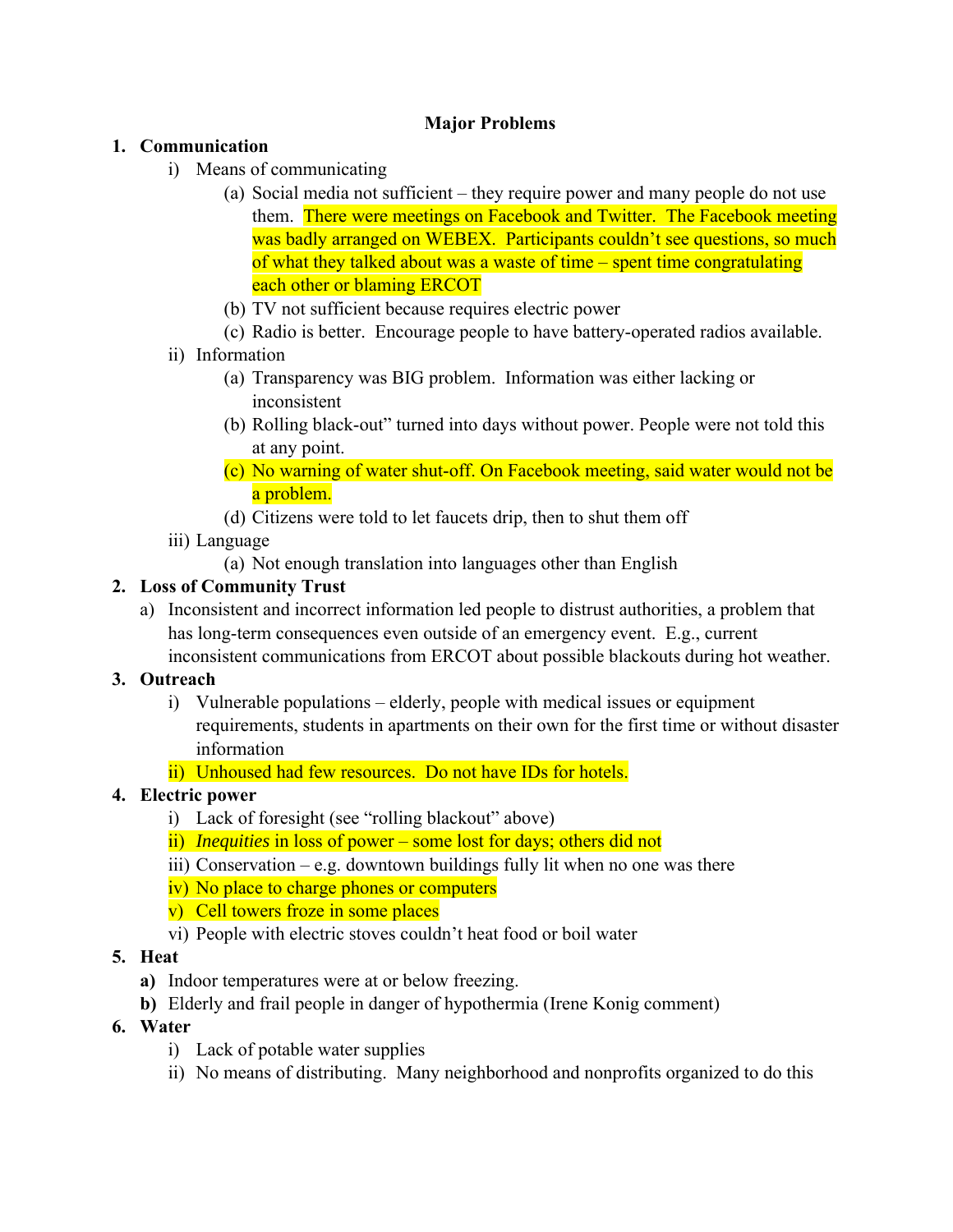- iii) Major issues of sanitation. E.g., babies and anyone wearing diapers; flushing toilets; bathing and hand-washing
- iv) Fire hydrants were not available to supply water. Some not available to fight fires because hydrants were frozen.
- v) Longer term effects many frozen and broken pipes, causing expensive damage
- vi) Building code does not require insulation. Condominium with outside closets for water heaters and fire sprinklers.

### **7. Food shortages and unavailability**

- a) Stores had long lines and bare shelves
- b) People could not use food they had because no means to cook it
- c) Many stores and restaurants were not open

### **8. Lack of accountability and services**

- i) Renters live in places with absentee property managers; no one available to deal with emergency, in addition to a lack of stockpiles within complexes that caused residents to rely solely on their existing stockpiles or neighbors, who may have been in just as desperate of a situation with respect to such supplies.
- ii) Calls to 311 were not answered
- iii) No points of contact for emergencies all lines were busy for hours
- iv) Austin Mutual Aid found hotels and food. City said they would be paid, but that has not happened. Other organizations are in similar position.
- 9. No places for people to get shelter
	- i) Fire department came to put out fire; then left without helping stranded occupants
	- ii) Overnight shelters not available for people with no heat in their homes
	- iii) No shelter for stranded drivers, including those in emergency vehicles
	- iv) Homeless people unsheltered
	- v) Animal shelters closed; animals left uncared for
	- vi) Loss of other discrete, essential services
		- (a) What is the definition of emergency or catastrophe services, but also what happens when those services do not work? When the people who can't operate the services, who is in charge?
		- (b) How often are drills and training happening that are preparing those who need to execute
		- (c) plans that are in place?

# **10. Roads and transportation**

- i) Lack of equipment to clear roads.
- ii) People could not drive to places with power, including emergency services
- iii) Ambulances did not have chains or four-wheel drive. Many got stuck.

#### **11. Price gouging**

i) Hotels were full and were charging \$1000/night. Note that representative of Austin Hotel and Lodging Association said they dealt immediately with any reports of price gouging. People can report unreasonable costs to them.